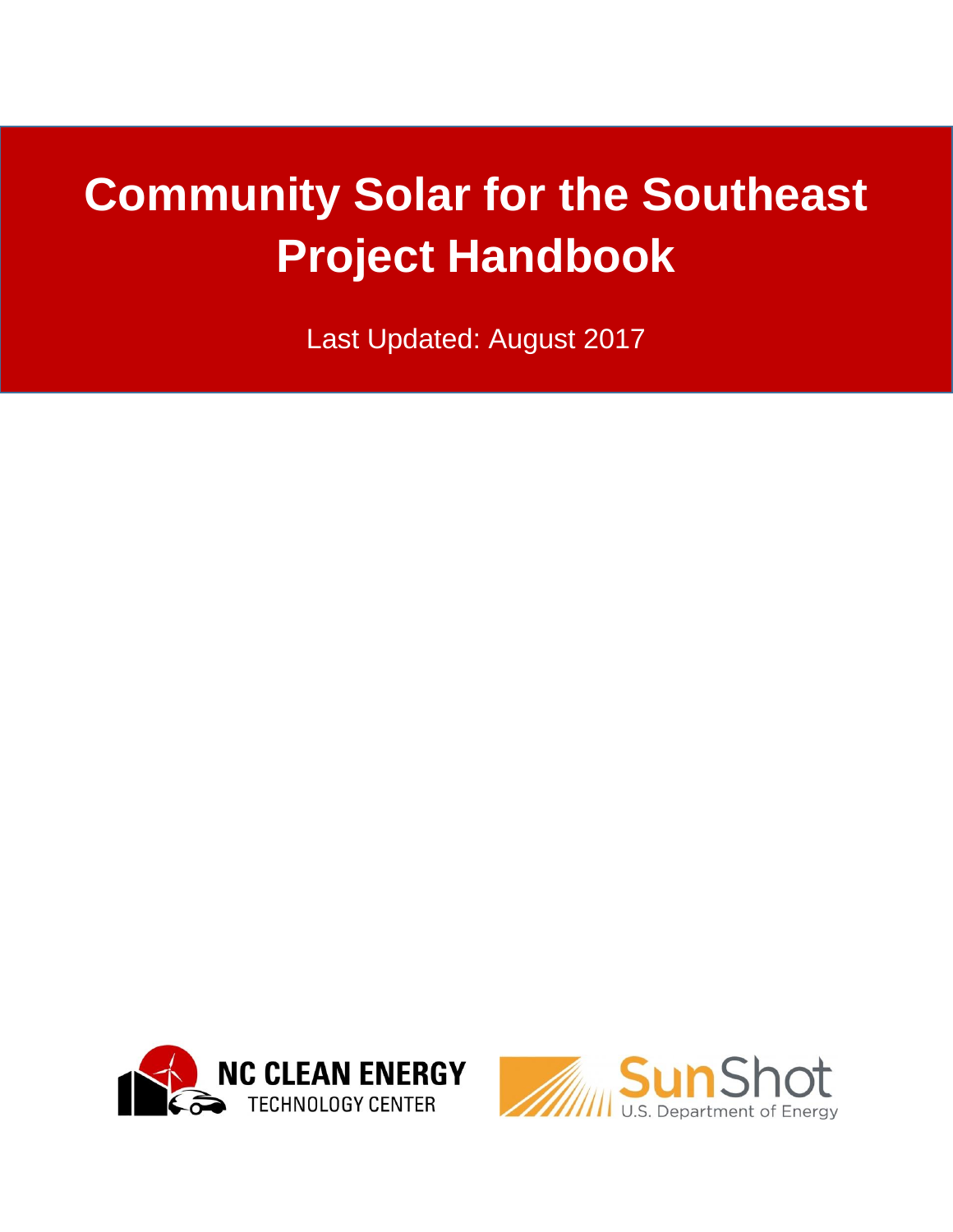#### *About the Community Solar for the Southeast project*

The Community Solar for the Southeast project aims to make solar more affordable and accessible through shared solar projects developed by cooperatives and municipal utilities across the southeast. The project aims to lead stakeholder process with rural public power utilities to determine solutions needed to increase development of community solar project. The team will provide technical assistance to analyze, design, and implement community solar projects.

The project is led by the North Carolina Clean Energy Technology Center with partners including Rocky Mountain Institute, Fayetteville Public Works Commission, NC Justice Center, National Rural Electric Cooperative Association, Roanoke Electric, Strata Solar, EcoPlexus, Geenex, and GreenLink. The project is funded by the Department of Energy SunShot program under Solar Energy Evolution and Diffusion Studies-2-State Energy Strategies (SEED2-SES).

Please contact [communitysolar@ncsu.edu](mailto:communitysolar@ncsu.edu) for more information.

#### *About the North Carolina Clean Energy Technology Center*

The NC Clean Energy Technology Center is a UNC System-chartered Public Service Center administered by the College of Engineering at North Carolina State University. Its mission is to advance a sustainable energy economy by educating, demonstrating and providing support for clean energy technologies, practices, and policies. The Center provides service to the businesses and citizens of North Carolina and beyond relating to the development and adoption of clean energy technologies. Through its programs and activities, the Center envisions and seeks to promote the development and use clean energy in ways that stimulate a sustainable economy while reducing dependence on foreign sources of energy and mitigating the environmental impacts of fossil fuel use.

#### *Acknowledgements*

This material is based upon work supported by the U.S. Department of Energy's Office of Energy Efficiency and Renewable Energy (EERE) under the Award Number DE-EE0007670.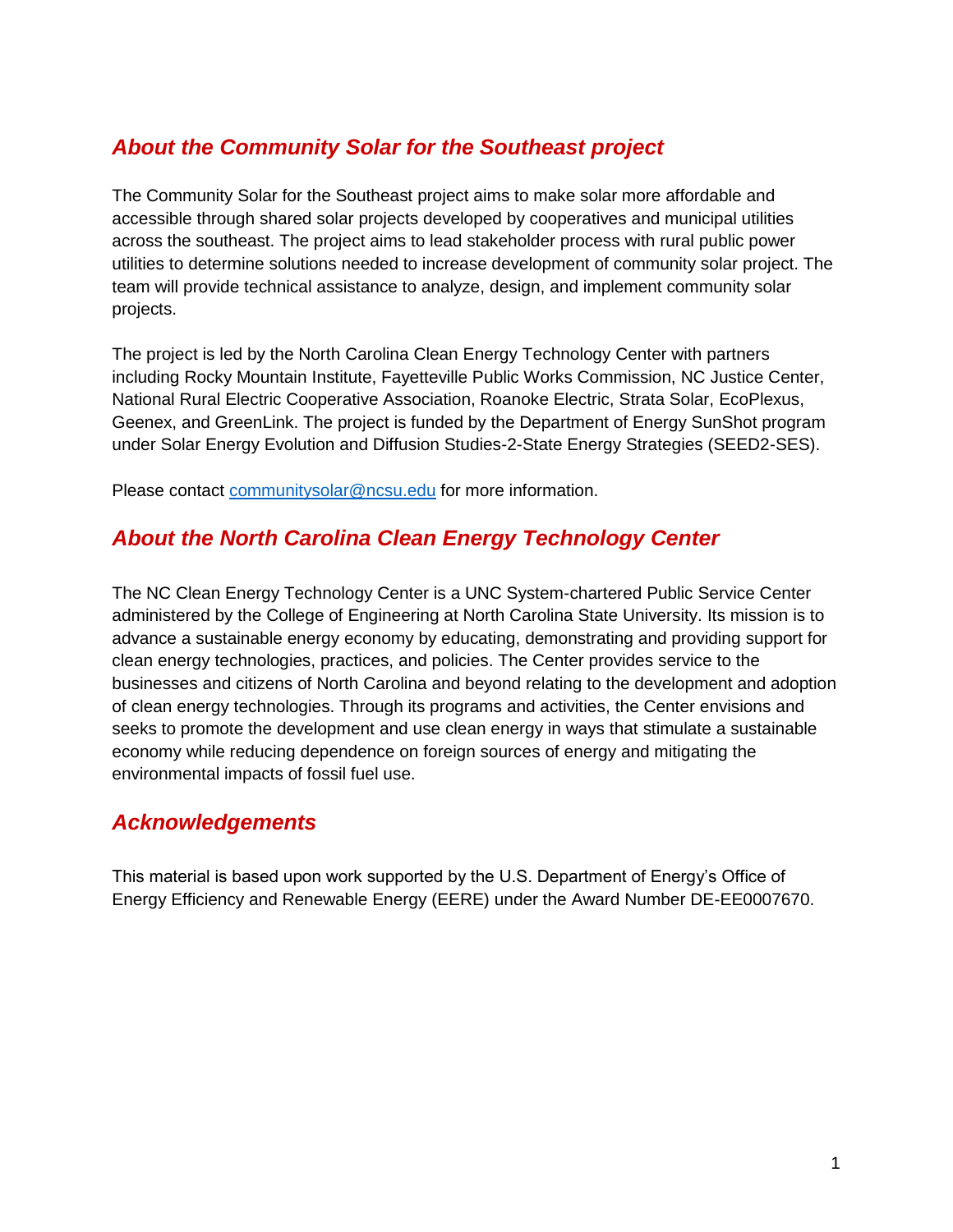#### *Disclaimer*

This report was prepared as an account of work sponsored by an agency of the United States Government. Neither the United States Government nor any agency thereof, nor any of their employees, makes any warranty, express or implied, or assumes any legal liability or responsibility for the accuracy, completeness, or usefulness of any information, apparatus, product, or process disclosed, or represents that its use would not infringe privately owned rights. Reference herein to any specific commercial product, process, or service by trade name, trademark, manufacturer, or otherwise does not necessarily constitute or imply its endorsement, recommendation, or favoring by the United States Government or any agency thereof. The views and opinions of authors expressed herein do not necessarily state or reflect those of the United States Government or any agency thereof.

The contents of this report are offered as guidance. North Carolina State University, the North Carolina Division of Environmental Quality, and the North Carolina State Government and all technical sources referenced in this report do not (a) make any warranty or representation, expressed or implied, with respect to the accuracy, completeness, or usefulness of the information contained in this report, or that the use of any information, apparatus, method, or process disclosed in this report may infringe on privately owned rights; (b) assume liabilities with respect to the use of, or for damages resulting from the use of any information, apparatus, method, or process in this report. This report does not reflect official views or policy of the above-mentioned institutions, agencies and governments. Mention of trade names or commercial products does not constitute endorsement or recommendation of use.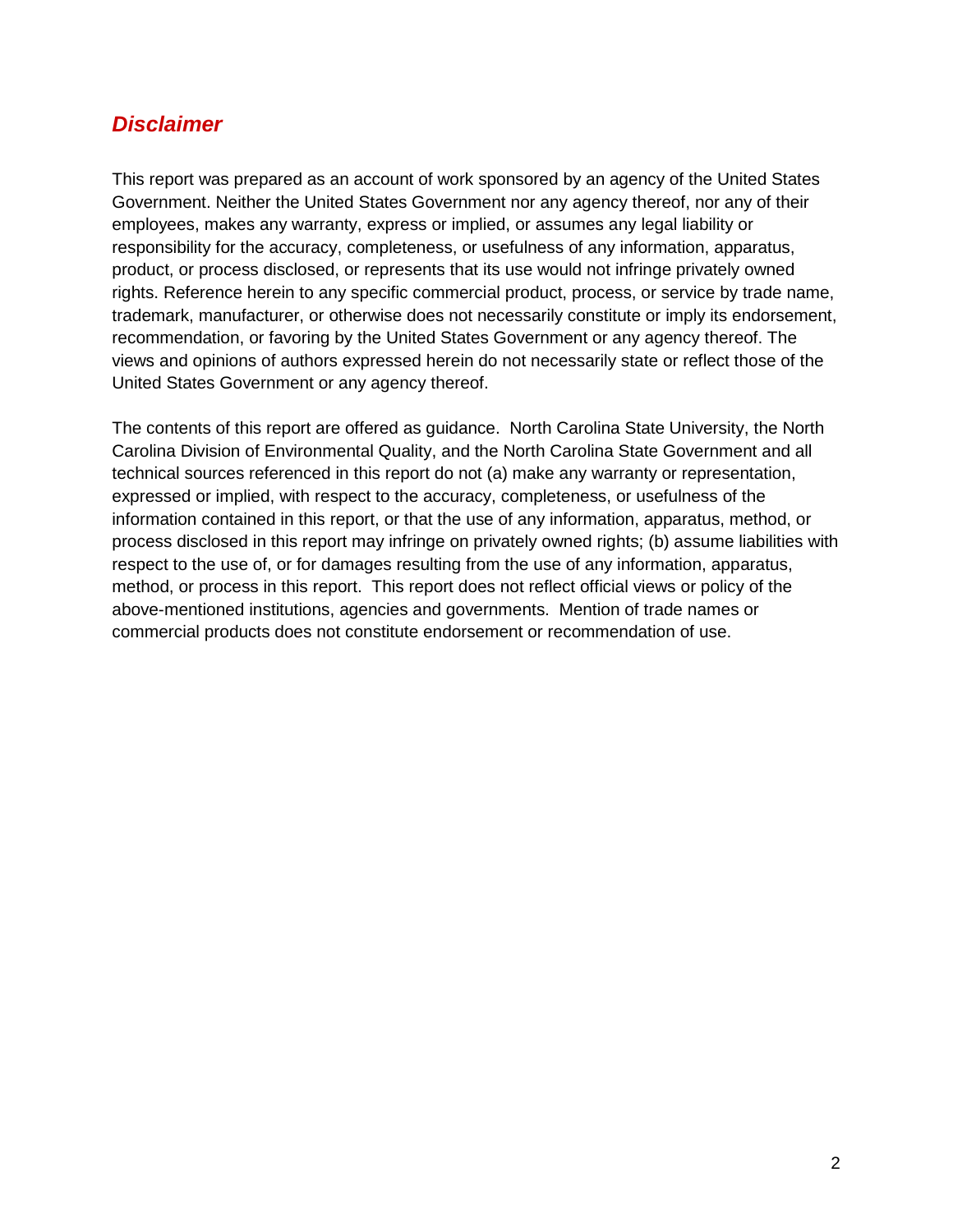# Table of contents

| <b>Community Solar for the Southeast Project Handbook</b>                        | $\mathbf 0$    |
|----------------------------------------------------------------------------------|----------------|
| About the project handbook<br>1.                                                 | 4              |
| 2.<br>Overview of the project                                                    | 4              |
| <b>Project Vision</b><br>a.                                                      | 4              |
| <b>Project Objectives</b><br>b.                                                  | $\overline{4}$ |
| <b>Project Stakeholders</b><br>c.                                                | 5              |
| <b>Project schedule</b><br>3.                                                    | 6              |
| <b>Milestone plan</b><br>a.                                                      | 6              |
| <b>Resource Development (Phase I)</b><br>4.                                      | 11             |
| <b>Half day Goals and Stakeholder Process Workshop</b><br>a.                     | 11             |
| <b>Resource Assessment and Gap Analysis workshop</b><br>b.                       | 11             |
| <b>Working groups</b><br>c.                                                      | 12             |
| Low and Moderate Income Community Solar Strategies<br>d.                         | 13             |
| Report on Community Solar Opportunities for LMI in the Southeast<br>e.           | 13             |
| Community Solar Design and Implementation Guide for Coops and Munis in the<br>f. |                |
| <b>Southeast</b>                                                                 | 13             |
| <b>Website Development</b><br>g.                                                 | 13             |
| 5.<br><b>Technical Assistance (Phase II and III)</b>                             | 13             |
| <b>Outreach and Dissemination</b><br>a.                                          | 13             |
| b.<br><b>Client Engagement</b>                                                   | 14             |
| <b>Technical Assistance</b><br>C.                                                | 14             |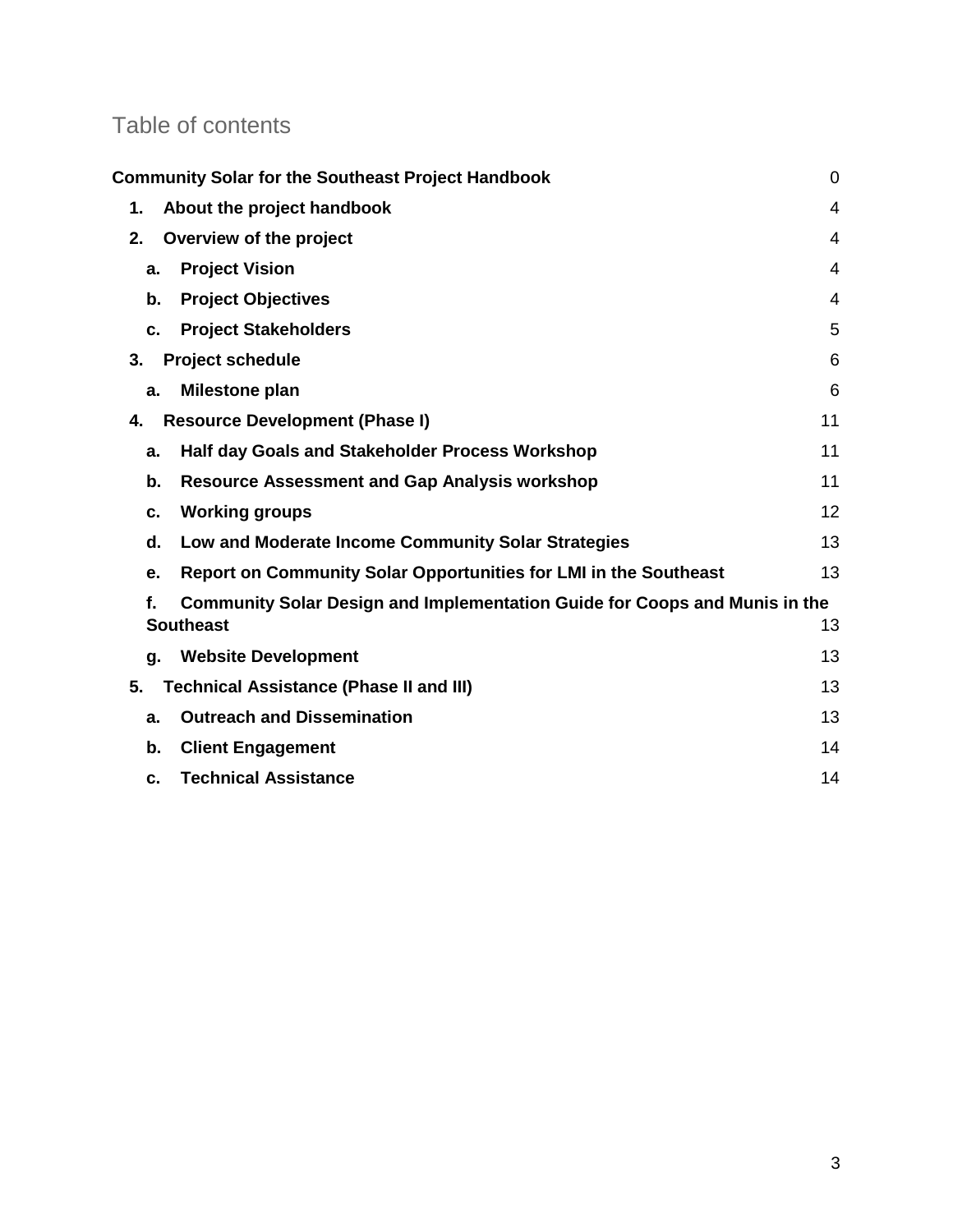# <span id="page-4-0"></span>**1. About the project handbook**

This project handbook is a shared working document that provides the stakeholders and other interested parties with details related to the goals, processes, and status of the project. The handbook will be updated regularly with the progress of the project.

This handbook is maintained by the North Carolina Clean Energy Technology Center. Please contact [communitysolar@ncsu.edu](mailto:communitysolar@ncsu.edu) for any comments or questions.

# <span id="page-4-1"></span>**2. Overview of the project**

With funding from the Department of Energy's (DOE's) State Energy Strategies (SES), the North Carolina Clean Energy Technology Center (NCCETC) will engage key stakeholders in developing resources for community solar in the southeast, and provide technical assistance to municipal utilities and electric cooperatives to implement community solar programs.

## **a. Project Vision**

<span id="page-4-2"></span>The goal of this project is to greatly expand the deployment of community solar projects across the southeast, particularly at cooperative and municipal utilities. In those jurisdictions, community solar is easier to implement due to fewer regulatory barriers. Community solar is also in high demand in those jurisdictions as the utilities' customers generally have less access to solar electricity. This proposal also targets a particularly key region for community solar, as most southeastern states have relatively low overall solar deployment. The project aims to use a stakeholder engagement process in order to set goals for community solar programs and to strategically plan programs around those goals and stakeholder needs.

Specifically, this project is expected to result in an additional 200 megawatts (MW) or more of community solar in cooperative and municipal utility territories, a notable increase from the less than 1 MW of existing community solar in the region. The critical success factors to achieving this goal hinge on the involvement of key stakeholders, including utilities themselves. Several stakeholders have already expressed interest and have committed to be engaged in the development of community solar guidance.

## **b. Project Objectives**

<span id="page-4-3"></span>This project is designed to provide technical assistance and resources to stakeholders across the southeastern U.S. in order to build community solar capacity within cooperatives and municipal utilities.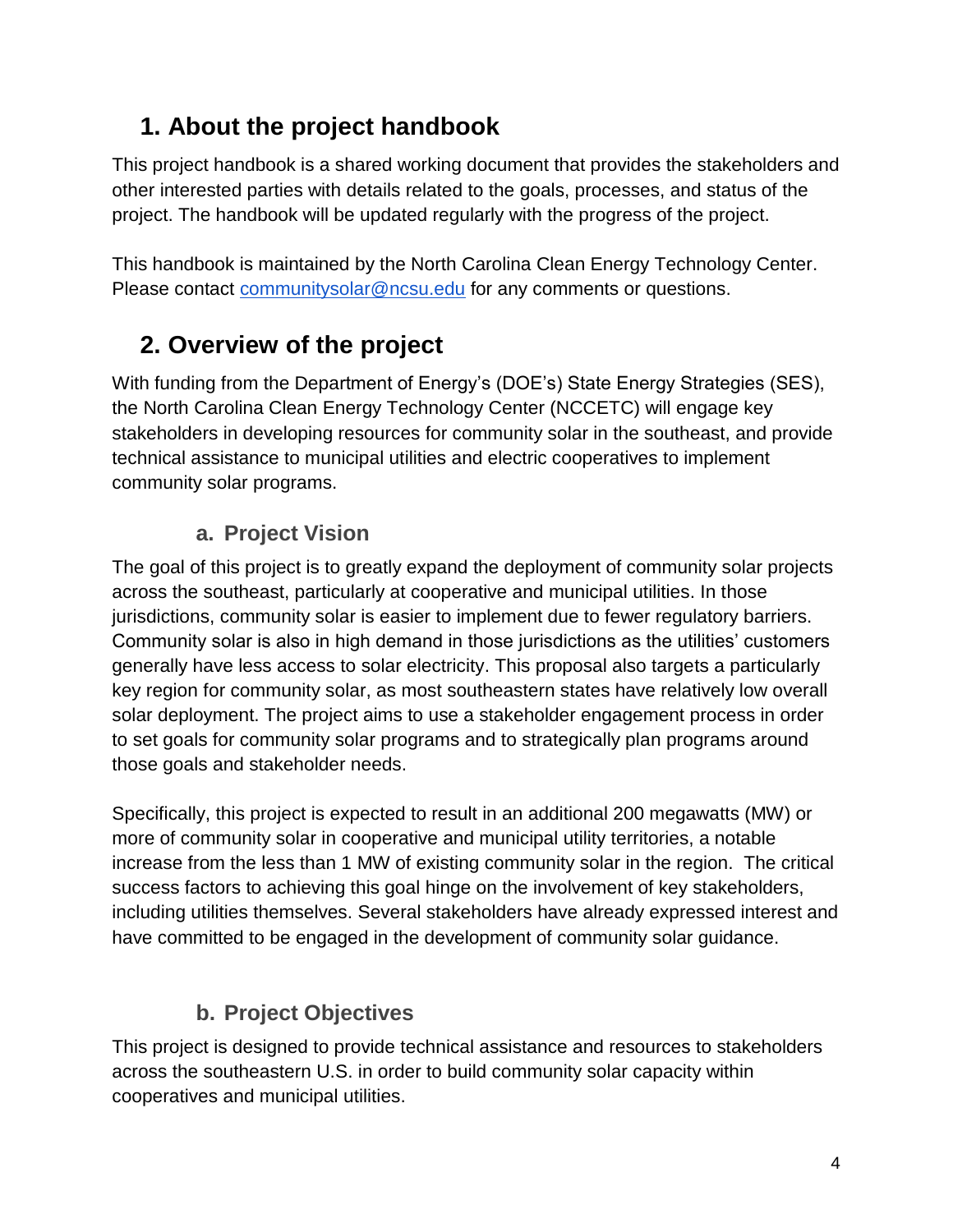During Year 1, NCCETC will engage its project partners and other key stakeholders in a series of working groups to analyze factors impacting the development of community solar projects within cooperative and municipal utilities across the southeast. Working with its partners, NCCETC will release a *Design and Implementation Guide for Cooperative and Municipal Utilities*, in addition to other resources, which will be distributed throughout the southeast.

During Years 2 and 3, NCCETC, with support from partners, will provide cooperative and municipal utilities across the southeast with roadblock-jumping technical assistance to help them analyze, design, and implement community solar projects. Additionally, the resources developed in the first budget period will be updated as needed.

#### <span id="page-5-0"></span>**c. Project Stakeholders**

- 1. North Carolina Cooperative Extension
- 2. Savannah River National Laboratory
- 3. Fayetteville PWC
- 4. North Carolina Justice Center
- 5. Electricities
- 6. National Rural Electric Cooperative Association
- 7. Tennessee Valley Authority
- 8. Roanoke Electric
- 9. Santee Cooper
- 10.NC League of Municipalities
- 11.Southern Environmental Law Center
- 12.Strata Solar
- 13.Ecoplexus, Inc.
- 14.Bridge Solar
- 15.Geenex, LLC
- 16.The Greenlink Group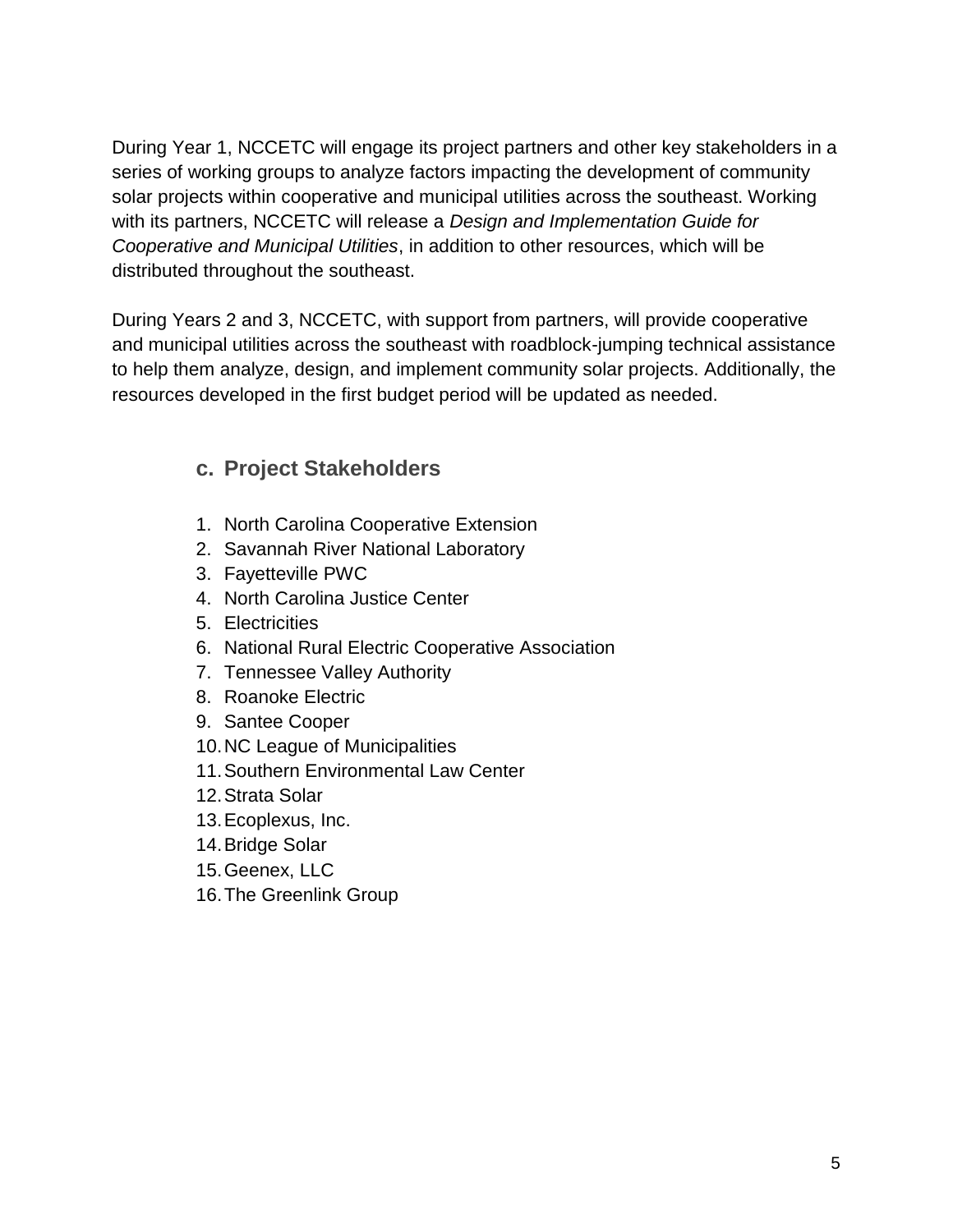# <span id="page-6-1"></span><span id="page-6-0"></span>**3. Project schedule**

## **a. Milestone plan**

| Task<br># | <b>Task Title</b>                               | ID#        | <b>Milestone Description</b>                                                                                                                                                                                                                                                                                                                                                                       | <b>Milestone</b><br><b>Verification</b><br><b>Process</b>  | <b>Mnh</b> | Qrt            |
|-----------|-------------------------------------------------|------------|----------------------------------------------------------------------------------------------------------------------------------------------------------------------------------------------------------------------------------------------------------------------------------------------------------------------------------------------------------------------------------------------------|------------------------------------------------------------|------------|----------------|
| 1.0       | Goal & Process<br>Development                   | M<br>1.0.1 | Project Handbook: A shared<br>working document providing<br>stakeholders with project goals,<br>processes, and status                                                                                                                                                                                                                                                                              | Stakeholder<br>approval and<br>submission to<br><b>DOE</b> | 3          | 1              |
| 1.0       | <b>Goal &amp; Process</b><br><b>Development</b> | M<br>1.0.1 | Half-day facilitated goals and<br>stakeholder process workshop<br>with at least three<br>representatives from each of<br>the following groups: 1)<br>municipal utilities or umbrella<br>organizations, 2) cooperative<br>utilities or umbrella<br>organization, and 3) other key<br>stakeholders such as active<br>solar developers and legal<br>counsel active in utility and/or<br>solar arenas. | <b>Project Handbook</b>                                    | 3          | 1              |
|           |                                                 |            |                                                                                                                                                                                                                                                                                                                                                                                                    |                                                            |            |                |
| 2.1       | Available<br>Resources<br><b>Brief</b>          | M<br>2.1.1 | <b>Brief on Community Solar</b><br>Resources Available to<br>Cooperative and Municipal<br><b>Utilities</b>                                                                                                                                                                                                                                                                                         | Present at gap<br>analysis workshop                        | 5          | $\overline{2}$ |
| 2.2       | Gap Analysis<br>Workshop                        | м<br>2.2.1 | A full-day Gap Analysis<br>Workshop with at least five<br>representatives from each of<br>the following groups: 1)<br>municipal utilities or umbrella<br>organizations, 2) cooperative<br>utilities or umbrella<br>organizations, and 3) other key<br>stakeholders such as active<br>solar developers and legal<br>counsel active in utility and/or<br>solar arenas.                               | Gap analysis<br>report                                     | 5          | 2              |

#### \*Tasks highlighted in green signifies completed task.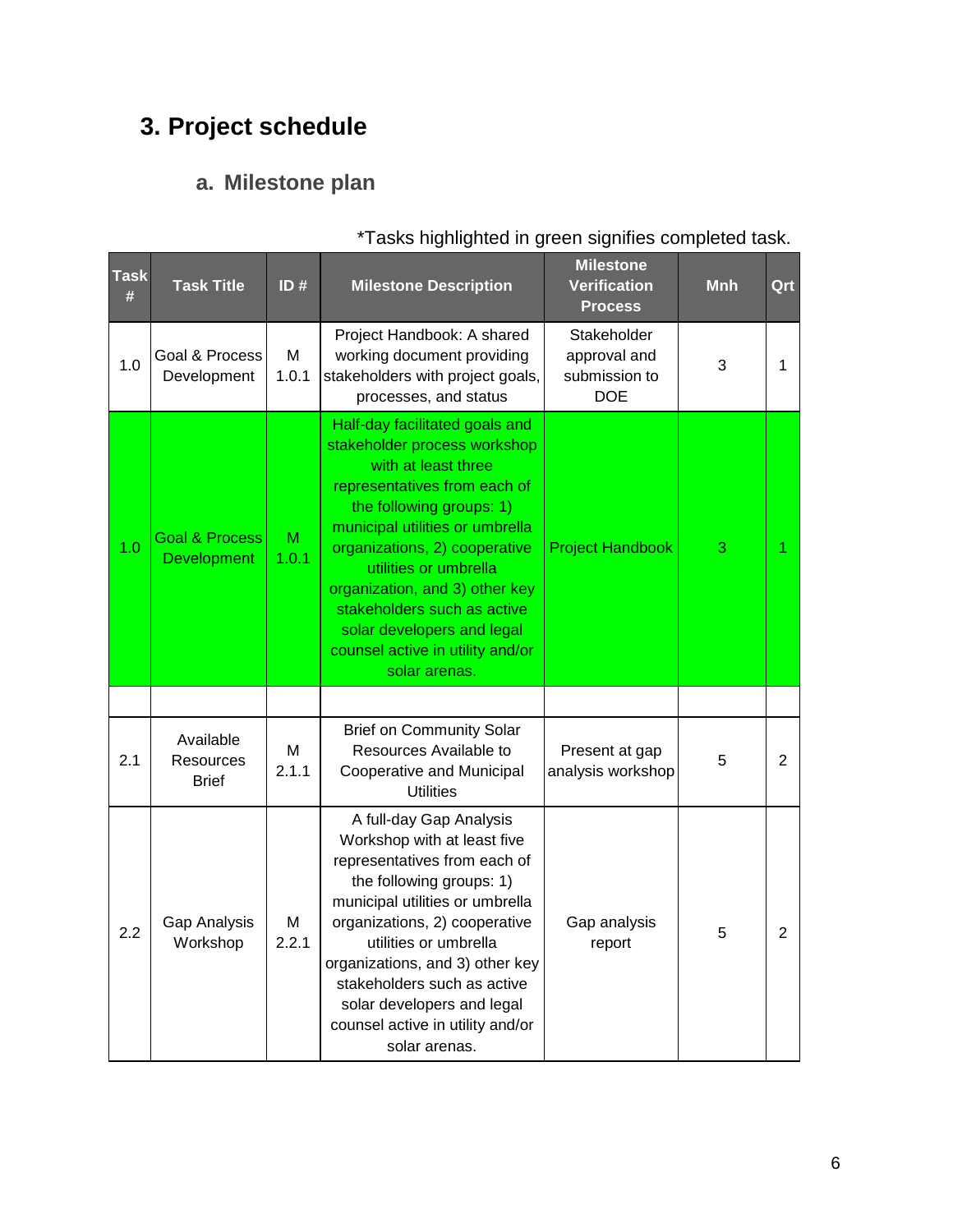| 2.0 | Resource and<br>Gap Analysis<br>Report              | M<br>2.0.1 | Report on Gap Analysis with<br>Prioritization and Strategy for<br><b>Addressing Gaps</b>                                                                                                                                                                                                                                                                                                                                                                 | Stakeholder<br>approval and<br>submission to<br><b>DOE</b> | 5              | 2              |
|-----|-----------------------------------------------------|------------|----------------------------------------------------------------------------------------------------------------------------------------------------------------------------------------------------------------------------------------------------------------------------------------------------------------------------------------------------------------------------------------------------------------------------------------------------------|------------------------------------------------------------|----------------|----------------|
| 3.1 | <b>Working Group</b><br>Management                  | M<br>3.1.1 | <b>Establishment of Initial Working</b><br>Groups with Assignment of<br><b>NCCETC Staff Lead</b>                                                                                                                                                                                                                                                                                                                                                         | <b>Working Group</b><br>charter                            | 5              | 2              |
| 3.2 | Implementation<br>Guide                             | М<br>3.2.1 | <b>Community Solar</b><br>Implementation Guide for<br>Cooperative and Municipal<br>Utilities in the Southeast                                                                                                                                                                                                                                                                                                                                            | Published on<br>toolkit webpage                            | 12             | 4              |
| 3.3 | Low and<br>Moderate<br>Income<br>Community<br>Solar | М<br>3.3.1 | <b>Report on Community Solar</b><br>Opportunities for LMI in the<br>Southeast                                                                                                                                                                                                                                                                                                                                                                            | Published on<br>toolkit webpage                            | 12             | 4              |
| 3.0 | Resource<br>Review<br>Workshop                      | M<br>3.0.1 | NCCETC-facilitated resource<br>review workshop to review the<br>material of the working groups<br>and offer final input with at<br>least five representatives from<br>each of the following groups: 1)<br>municipal utilities or umbrella<br>organizations, 2) cooperative<br>utilities or umbrella<br>organizations, and 3) other key<br>stakeholders such as active<br>solar developers and legal<br>counsel active in utility and/or<br>solar arenas. | Implementation<br>Guide                                    | 12             | 4              |
| 3.0 | Stakeholder<br>Approval of<br>Resources             | Μ<br>3.0.2 | Broad Stakeholder Review and<br>Approval of Resources<br>Developed                                                                                                                                                                                                                                                                                                                                                                                       | Stakeholder<br>feedback, via<br>email or survey            | 12             | 4              |
| 4.1 | Cost/Benefit<br>Analysis of<br>PV/Storage           | M<br>4.1.1 | Non-Utility-Specific PV (with or<br>without Battery Storage)<br><b>Community Solar Economic</b><br>Model                                                                                                                                                                                                                                                                                                                                                 | FPWC approval<br>and published on<br>toolkit webpage       | 4              | $\overline{2}$ |
| 4.2 | Community<br>Solar Program<br>Design                | M<br>4.2.1 | Case Study Report on FPWC<br><b>Community Solar Program</b><br><b>Design Decisions</b>                                                                                                                                                                                                                                                                                                                                                                   | FPWC approval<br>and published on<br>toolkit webpage       | $\overline{7}$ | 3              |
| 4.3 | Implementation<br>Support                           | M<br>4.3.1 | (dependent on subtask 4.2.1)<br>Case Study Report on FPWC<br><b>Community Solar</b><br>Implementation Decisions and<br>Experience                                                                                                                                                                                                                                                                                                                        | FPWC approval<br>and published on<br>toolkit webpage       | 12             | 4              |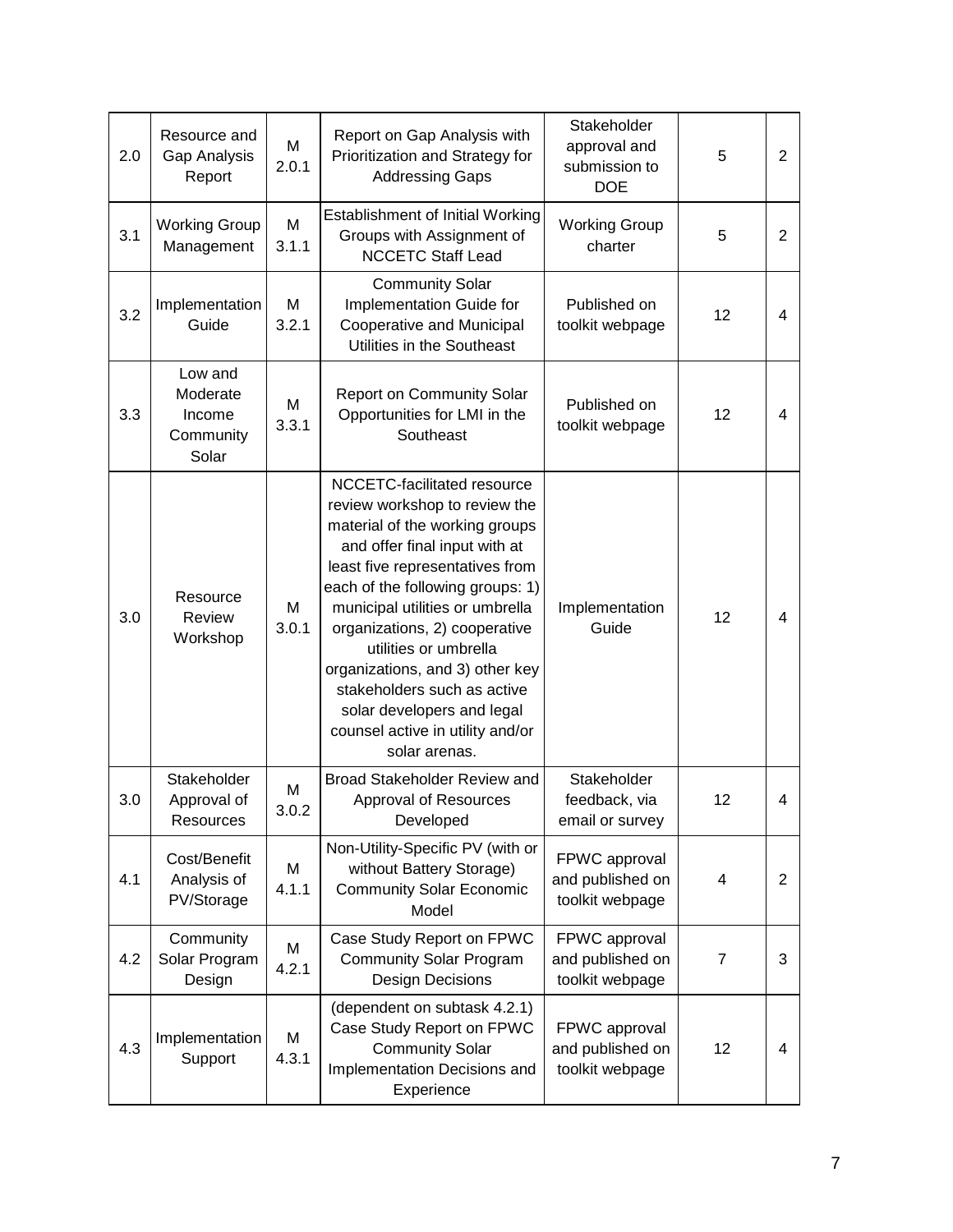| 5.1 | Outreach and<br><b>Dissemination</b><br>Plan<br>Development | M<br>5.1.1       | Outreach and Dissemination<br>Plan                                                                                                                                                                                                                                                                                                                                                                                  | Stakeholder<br>approval and<br>submission to<br><b>DOE</b> | 9                  | 3                |
|-----|-------------------------------------------------------------|------------------|---------------------------------------------------------------------------------------------------------------------------------------------------------------------------------------------------------------------------------------------------------------------------------------------------------------------------------------------------------------------------------------------------------------------|------------------------------------------------------------|--------------------|------------------|
| 5.2 | Website<br>Development                                      | M<br>5.2.1       | Project website online with<br>positive feedback from project<br>partners with tracking of<br>webpage visitors                                                                                                                                                                                                                                                                                                      | Live online toolkit<br>webpage with<br>analytics tracking  | 10                 | 4                |
| 6.1 | Client<br>Engagement<br>Process                             | M<br>6.1.1       | <b>Documented Client</b><br>Engagement Process with<br>approval of stakeholders                                                                                                                                                                                                                                                                                                                                     | Stakeholder<br>approval and<br>submission to<br><b>DOE</b> | 12                 | 4                |
| 6.2 | Tech.<br>Assistance<br>Process                              | M<br>6.2.1       | Documented Technical<br>Assistance Process with<br>approval of stakeholders                                                                                                                                                                                                                                                                                                                                         | Stakeholder<br>approval and<br>submission to<br><b>DOE</b> | 12                 | 4                |
|     | <b>Budget Period</b>                                        | <b>GN</b><br>1.1 | Written commitment and<br>statement of need from at least<br>four southeastern coop and/or<br>muni utilities to utilize the<br>project's service offered in<br>Phase 2. If there is<br>commitment from less than<br>four utilities, NCCETC and<br>DOE will review potential down<br>scoping in order to provide TA<br>for those committed utilities<br>and shift outreach strategies<br>for the next budget period. | Written<br>commitments                                     | 12                 | 4                |
| 7.1 | Cooperative<br>Outreach and<br><b>Dissemination</b>         | M<br>7.1.1       | Direct Contact (workshop<br>attendance, phone call, or<br>personal email) with Every<br>Cooperative Utility in AL, FL,<br>GA, KY, MS, NC, TN, SC, VA<br>regarding Phase 1 Resources<br>and Phase 2 Services                                                                                                                                                                                                         | Phone and email<br>log summaries                           | 18                 | 6                |
| 7.2 | Municipal<br>Outreach and<br><b>Dissemination</b>           | М<br>7.2.1       | Direct Contact (workshop<br>attendance, phone call, or<br>personal email) with Every<br>Municipal Utility in AL, FL, GA,<br>KY, MS, NC, TN, SC, VA<br>regarding Phase 1 Resources<br>and Phase 2 Services                                                                                                                                                                                                           | Phone and email<br>log summaries                           | 18                 | 6                |
| 8.0 | Client<br>Engagement                                        | M<br>8.0.1       | Engagement with Three or<br>More Interested Southeastern<br><b>Utilities Each Quarter</b>                                                                                                                                                                                                                                                                                                                           | Engagement<br>records                                      | 15, 18, 21, 2<br>4 | 5,<br>6,<br>7, 8 |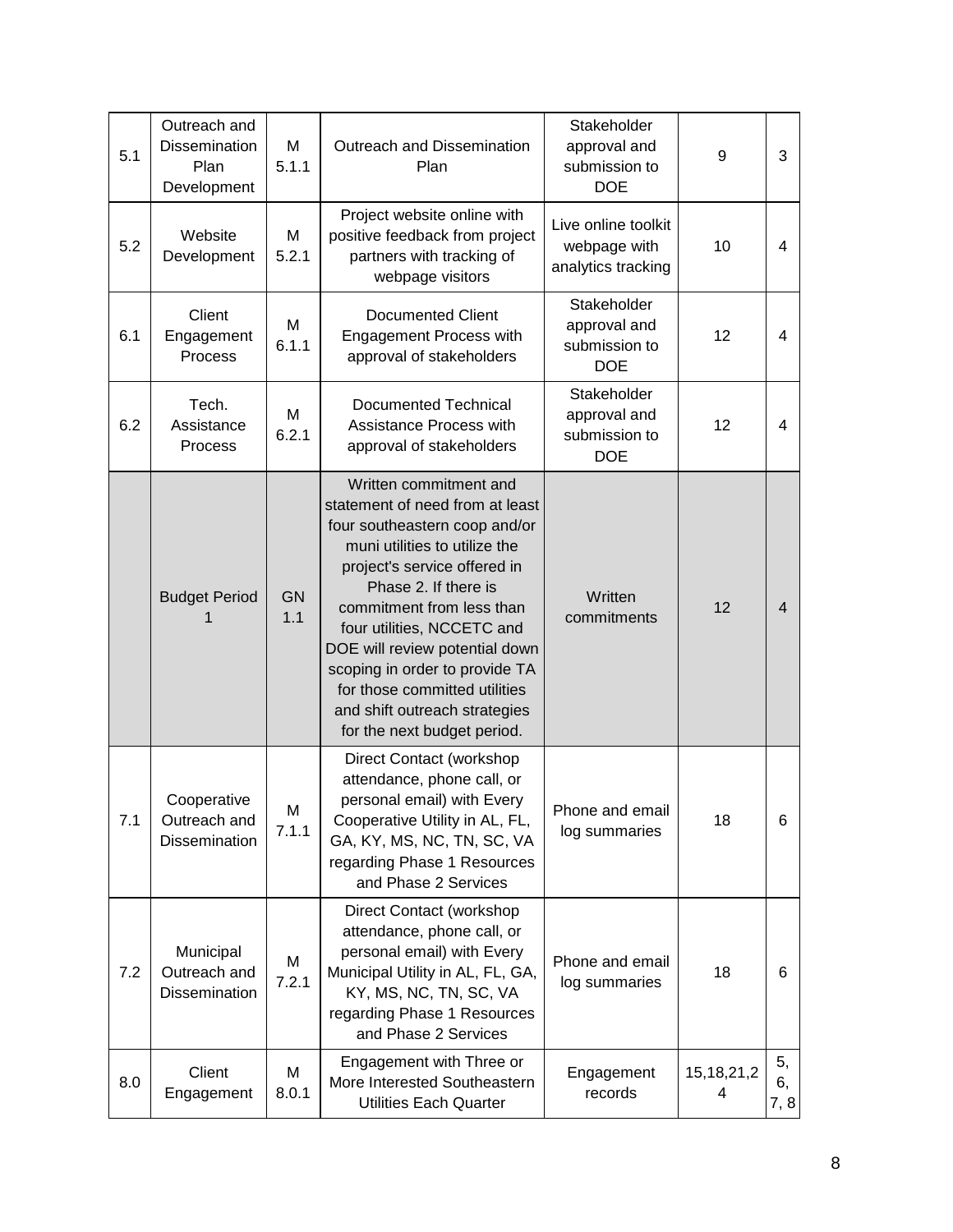| 9.1  | Information<br>Requests                              | M<br>9.1.1       | Completion of Three to Five<br>Information Requests Each<br>Quarter                                                                                                                                              | Information<br>Request<br>documentation                              | 15, 18, 21, 2<br>4 | 5,<br>6,<br>7,8                     |
|------|------------------------------------------------------|------------------|------------------------------------------------------------------------------------------------------------------------------------------------------------------------------------------------------------------|----------------------------------------------------------------------|--------------------|-------------------------------------|
| 9.2  | <b>Utility Project</b><br>Technical<br>Assistance    | М<br>9.2.1       | Completion of at least one to<br>two Technical Assistance<br>Project Each Quarter, in order<br>to meet the Go-No Go Decision<br>Point requirement of four to<br>eight technical assistance<br>projects executed. | <b>Summary Report</b><br>of Assistance and<br><b>Client Feedback</b> | 15, 18, 21, 2<br>4 | 5,<br>6,<br>7, 8                    |
| 10.1 | Tracking and<br>Selection of<br>Topics for<br>Update | М<br>10.1.1      | <b>Prioritized List of Potential</b><br>Updates, With Justification of<br>Each Update                                                                                                                            | DOE Review and<br>input on<br>Recommended<br>Updates                 | 21                 | 7                                   |
| 10.2 | Resource<br>Updating                                 | M<br>10.2.1      | <b>Publication of Updated</b><br>Resource(s) Selected for<br>Update in Subtask 10.1 Toolkit<br>and Implementation Guide                                                                                          | Updated<br>resources<br>published on<br>toolkit webpage              | 24                 | 8                                   |
|      | <b>Budget Period</b><br>2                            | <b>GN</b><br>2.1 | Completion of four to eight<br>one-on-one technical<br>assistance projects                                                                                                                                       | DOE review of<br>project reports<br>and client<br>feedback reports   | 24                 | 8                                   |
| 11.1 | Cooperative<br>Outreach and<br><b>Dissemination</b>  | M<br>11.1.1      | Direct Contact (workshop<br>attendance, phone call, or<br>personal email) with Every<br>Cooperative Utility in AL, FL,<br>GA, KY, MS, NC, TN, SC, VA<br>regarding Phase 1 Resources<br>and Phase 2 Services      | Phone and email<br>log summaries                                     | 30                 | 14                                  |
| 11.2 | Municipal<br>Outreach and<br>Dissemination           | м<br>11.2.1      | Direct Contact (workshop<br>attendance, phone call, or<br>personal email) with Every<br>Municipal Utility in AL, FL, GA,<br>KY, MS, NC, TN, SC, VA<br>regarding Phase 1 Resources<br>and Phase 2 Services        | Phone and email<br>log summaries                                     | 30                 | 14                                  |
| 12.0 | Client<br>Engagement                                 | М<br>12.0.1      | Engagement with Three or<br>More Interested Southeastern<br><b>Utilities Each Quarter</b>                                                                                                                        | Engagement<br>records                                                | 27,30,33,3<br>6    | 9,<br>10,<br>11,<br>12              |
| 13.1 | Information<br>Requests                              | М<br>13.1.1      | Completion of Three to Five<br>Information Requests Each<br>Quarter                                                                                                                                              | Information<br>Request<br>documentation                              | 27,30,33,3<br>6    | 9,<br>10,<br>11,<br>12 <sub>2</sub> |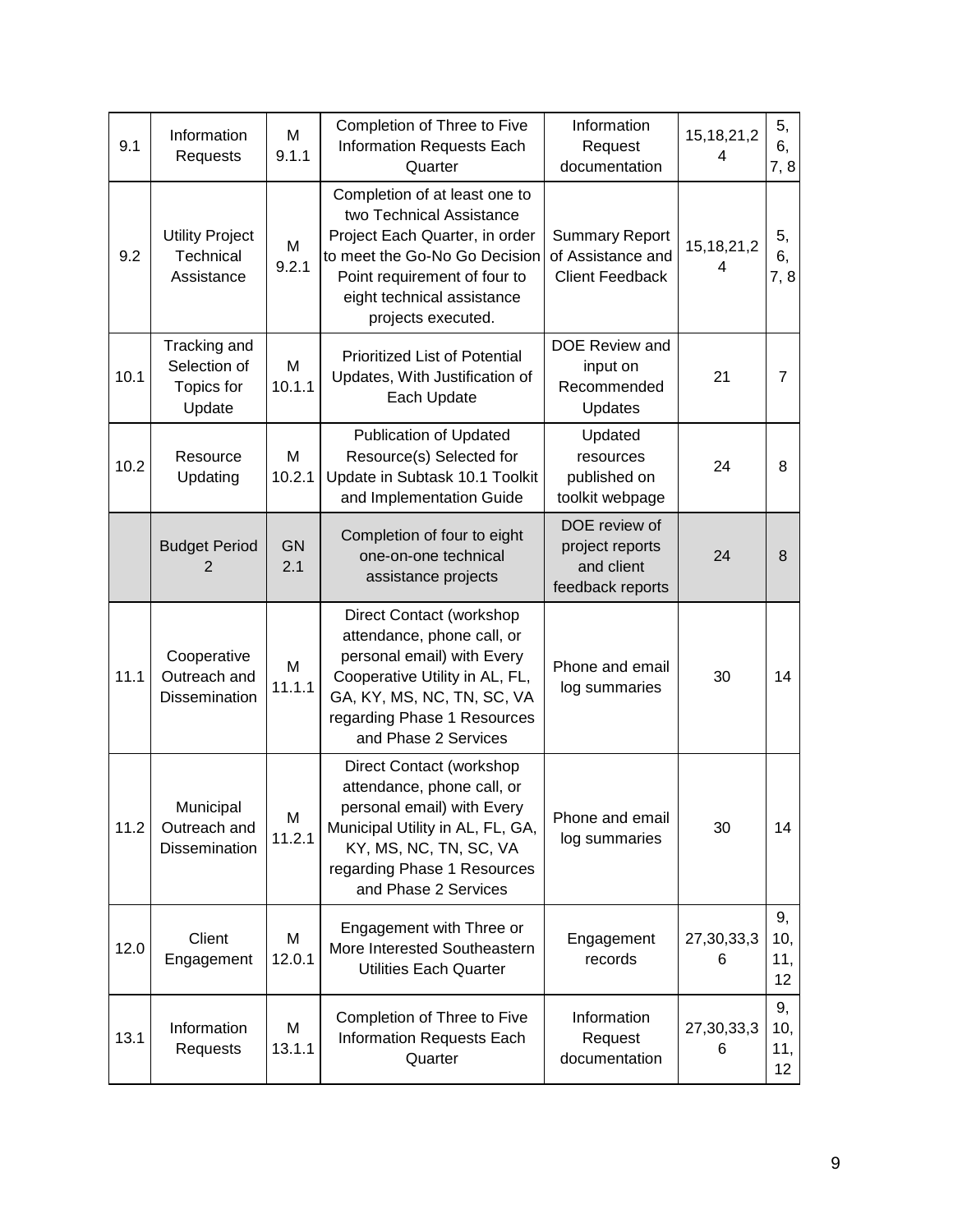| 13.2 | <b>Utility Project</b><br>Technical<br>Assistance    | м<br>13.2.1      | Completion of at least one to<br>two Technical Assistance<br>Project Each Quarter, in order<br>to meet the Go-No Go Decision<br>Point requirement of four to<br>eight technical assistance<br>projects executed. | <b>Summary Report</b><br>of Assistance and<br><b>Client Feedback</b> | 27,30,33,3<br>6 | 9,<br>10,<br>11,<br>$12 \overline{ }$ |
|------|------------------------------------------------------|------------------|------------------------------------------------------------------------------------------------------------------------------------------------------------------------------------------------------------------|----------------------------------------------------------------------|-----------------|---------------------------------------|
| 14.1 | Tracking and<br>Selection of<br>Topics for<br>Update | м<br>14.1.1      | <b>Prioritized List of Potential</b><br>Updates, With Justification of<br>Each Update                                                                                                                            | DOE Review and<br>input on<br>Recommended<br><b>Updates</b>          | 33              | 11                                    |
| 14.2 | Resource<br>Updating                                 | м<br>14.2.1      | <b>Publication of Updates</b><br>Resource(s) Selected for<br>Update in Subtask 10.1 Toolkit<br>and Implementation Guide                                                                                          | Updated<br>resources<br>published on<br>toolkit webpage              | 36              | 12 <sup>2</sup>                       |
|      | <b>Budget Period</b><br>3                            | <b>GN</b><br>3.1 | Completion of four to eight<br>one-on-one technical<br>assistance projects completed<br>to the clients' satisfaction                                                                                             | DOE review of<br>project reports<br>and client<br>feedback reports   | 36              | 12                                    |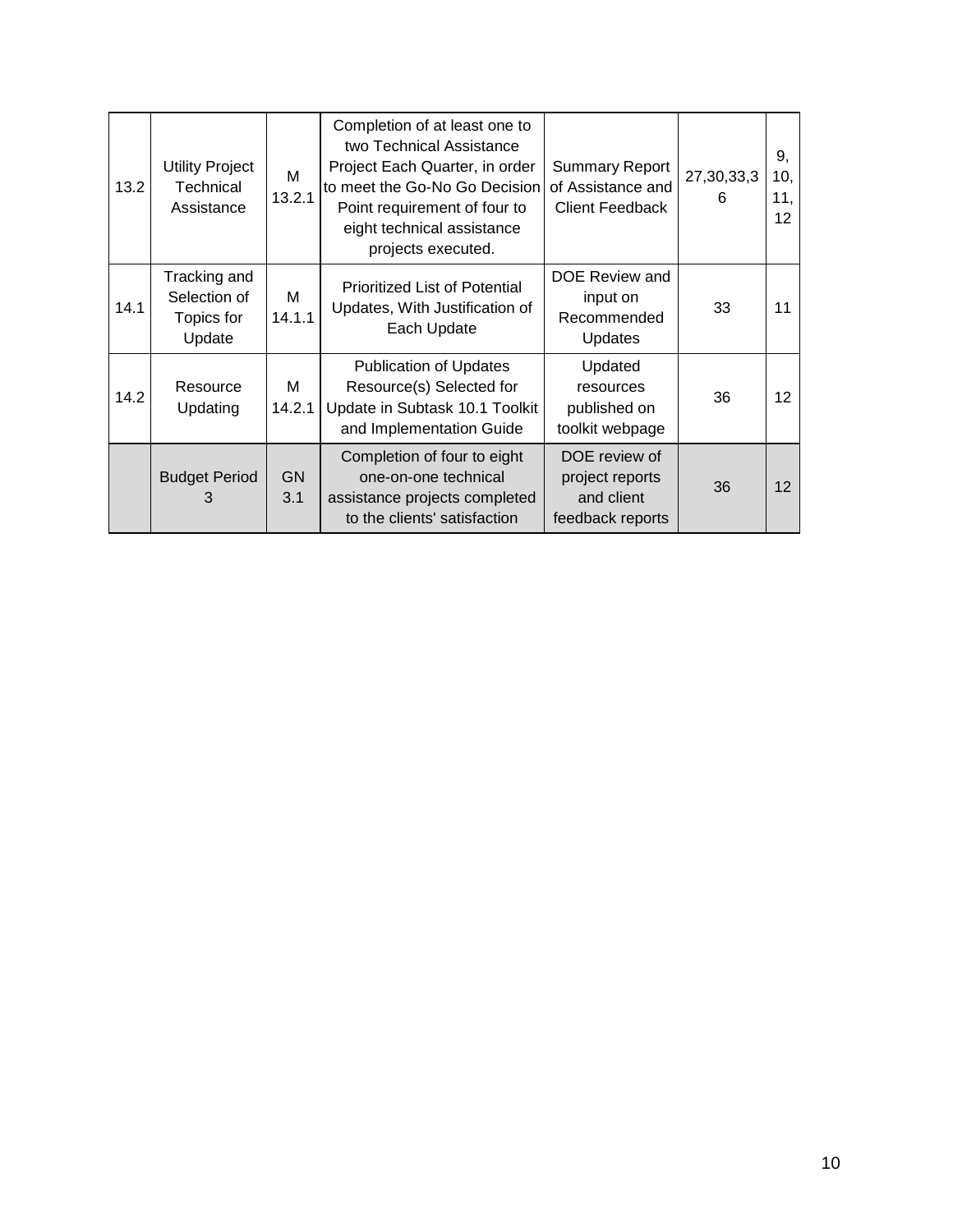# <span id="page-11-0"></span>**4. Resource Development (Phase I)**

#### **a. Half day Goals and Stakeholder Process Workshop**

<span id="page-11-1"></span>The project partners held a workshop with other key stakeholders on May 4, 2017 to discuss the project. Participants shared their thoughts on the strengths and challenges of community solar.

#### Meeting notes can be found here:

<span id="page-11-2"></span>[https://docs.google.com/document/d/1iMpuobm7yh7E8DJqsWPsFYqcOsiKe7vmtt8L6jmTjKk/ed](https://docs.google.com/document/d/1iMpuobm7yh7E8DJqsWPsFYqcOsiKe7vmtt8L6jmTjKk/edit) [it#](https://docs.google.com/document/d/1iMpuobm7yh7E8DJqsWPsFYqcOsiKe7vmtt8L6jmTjKk/edit)

#### **b. Resource Assessment and Gap Analysis workshop**

NCCETC has compiled a collection of existing community solar manuals and other resources that are helpful for the project. This working document can be accessed at [this link.](https://docs.google.com/document/d/1fM4hgMZl8t5NwpTu7qri9r4l659y1nBD-zy0t8cJNaE/edit) The project partners will review these resources prior to the Gap Analysis workshop.

Gap analysis workshops will be organized in close collaboration with local partners in 4 states including North Carolina, South Carolina, Georgia, and Tennessee. The gap analysis workshop will be conducted through multiple webinars and conference calls. Conducting gap analysis through webinars rather than in person will allow stakeholders from a wider geographical area to attend the workshop. These initial workshops will be completed before October 2017.

#### **Webinar 1**: **Resource assessment** (July)

This first webinar will brief the coops and munis in the southeast on the existing resources. We've identified two main resources- the NRECA report, and the SEPA report. We want to invite NRECA and SEPA to join us on the webinar and talk about their reports, while also requesting them to reach out to their members to participate in the webinar (to maximize participation). We will present the resource quide that we developed. The main goal of the webinar is to engage with the utilities. We also want to invite a coop with a community solar program to talk about their experiences.

**Survey for gaps:** Follow up with the participants of the webinar with a survey on what they see as the challenges for community solar. There are multiple goals for this survey-

- 1. identify where the interest lies in the southeast,
- 2. validate the gaps that we've identified,
- 3. identify other gaps.

A few of the gaps that we've identified so far (in no particular order):

- i. Integration with billing
- ii. Conflict of interest with the coops and with the G&T
- iii. Model for aggregation for community solar among the coops and munis.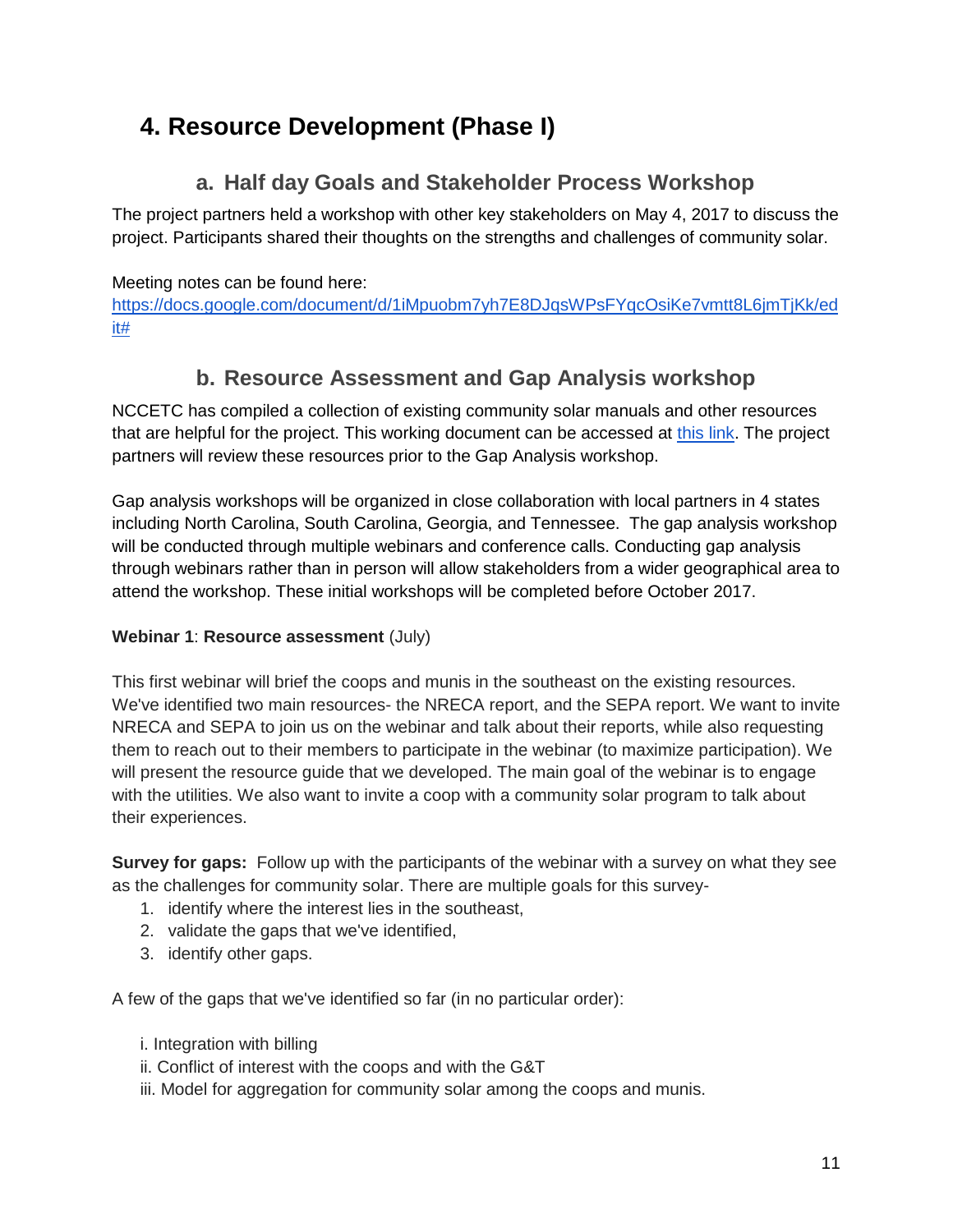iv. Model for Solar+Storage- what is the best way to credit it? (FPWC came up with some examples)

- v. Difference in goals in COOPs and Munis.
- vi. Different state policies
- Vii. Consistency in program desgin

Viii. Understanding the value of solar- premium product v. value added product. Ix.

#### **Webinar 2: Gap webinar (Early August)**

After synthesizing the survey results, we will present the gaps that were identified in this second webinar. We will follow up with email and a survey on feedback and interest on participating on different working groups.

#### **Webinar/Conference calls (as needed):**

We will lead multiple working groups via conference calls to come up with solutions to the gaps identified.

#### **Webinar 3: Final presentation** (late September)

We will present the findings from the working groups and receive comments, which will be created into a report.

During the workshop, the project partners will discuss the existing literature and explore their applicability to cooperative and municipal utilities in the southeast. During the course of the workshop, NCCETC will make note of questions identified by the group that are not addressed sufficiently in the existing literature.

#### **c. Working groups**

<span id="page-12-0"></span>NCCETC will work with its project partners to organize and staff a series of working groups. Each working group will focus on a different aspect of community solar identified during the Gap Analysis as an area in need of additional research. Stakeholders from across the country will be invited to participate in the working groups.

Each working group will convene as necessary (at least monthly) via GoToMeeting software. Each working group will be facilitated by a staff member of NCCETC. Minutes from each working group session will be shared with the project partners following each session. The NCCETC staff member facilitating each working group will prepare a summary findings with input from the rest of the working group. Following their final session, the working group will share their summary of findings with the rest of the project partners.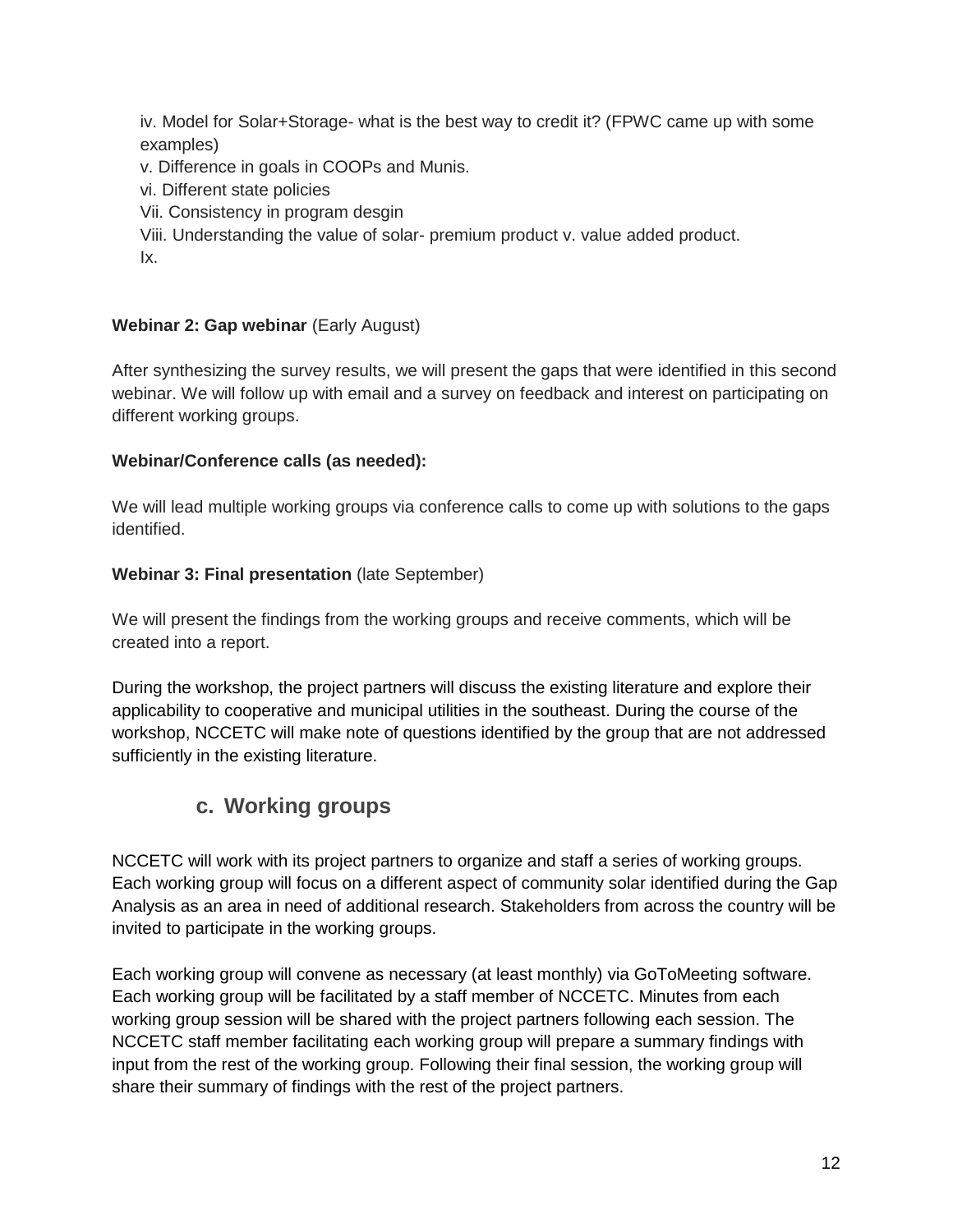#### **d. Low and Moderate Income Community Solar Strategies**

<span id="page-13-1"></span><span id="page-13-0"></span>The North Carolina Justice Center will lead a half-day in-person workshop to examine community solar opportunities for low and moderate income (LMI) households in the southeast. The NCCETC will help with some of the logistics for the meeting, and will gather existing resources related to LMI community solar options to assist in the workshop dialogue.

## **e. Report on Community Solar Opportunities for LMI in the Southeast**

<span id="page-13-2"></span>Based on the findings of the half-day workshop, the North Carolina Justice Center will prepare a report on Community Solar Opportunities for LMI in the Southeast. The NCCETC will play an advisory role and provide feedback on the document.

## **f. Community Solar Design and Implementation Guide for Coops and Munis in the Southeast**

The project partners will use the information gained in the working groups to develop a Community Solar Design and Implementation Guide for Coops and Munis in the Southeast. NCCETC will lead the effort, with project partners providing input throughout the process and final review of the document. NCCETC will also seek input from other relevant stakeholders outside of the project team.

## **g. Website Development**

<span id="page-13-3"></span>NCCETC will dedicate a section of its website for this project. The website will host the resources developed through the project, provide timely information about community solar developments in the southeast, information about requesting technical assistance, and other content deemed helpful. The website will be built using WordPress, and staff from the NCCETC, trained in WordPress, will maintain the content on the site. Site usage will be monitored using Google Analytics.

# <span id="page-13-5"></span><span id="page-13-4"></span>**5. Technical Assistance (Phase II and III)**

#### **a. Outreach and Dissemination**